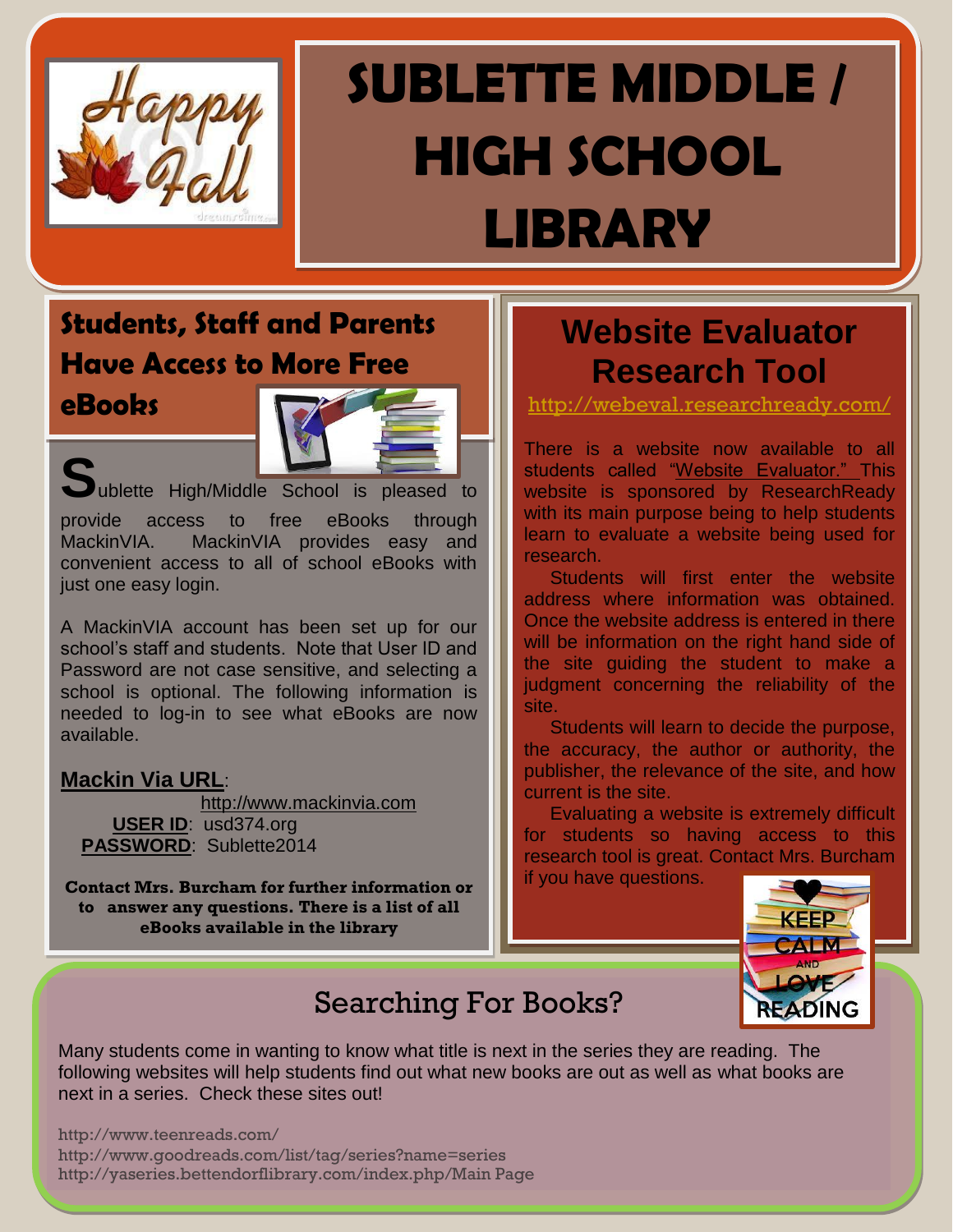# Online Databases:

# Valuable Research Tools

**Online databases are THE BEST tools to use when conducting research because they contain highly accurate information that has been taken from specialty encyclopedias, magazines, and academic journals. These databases are available only through libraries that subscribe to them. They are not accessed through what's known as the free or open web (websites that one can access through a Google search). The following is a list of databases available through Sublette Middle/High School and the State Library of Kansas.**

### **SIRS Researcher**

**[http://sks.sirs.com](http://sks.sirs.com/)**

**Authorization Code: KS0827 Password: cory**

**Kansas Library of Kansas <http://www.kslib.info/librarians/eor.html>**

**The following is a list of databases available from the above site that are the best databases to be used by high school students. Check the website for a complete list of available databases.** 

- **Student Research Center**
- ≪
- **Britannica School Library Edition**
- ≪
- **Academic Search & Master File**
- ❖
- **Consumer Health Complete & MEDLINE**
- **NoveList**
- **History Reference Center**
- **☆ Kansas .gov & USA.gov**
- **Newspaper Source Plus**